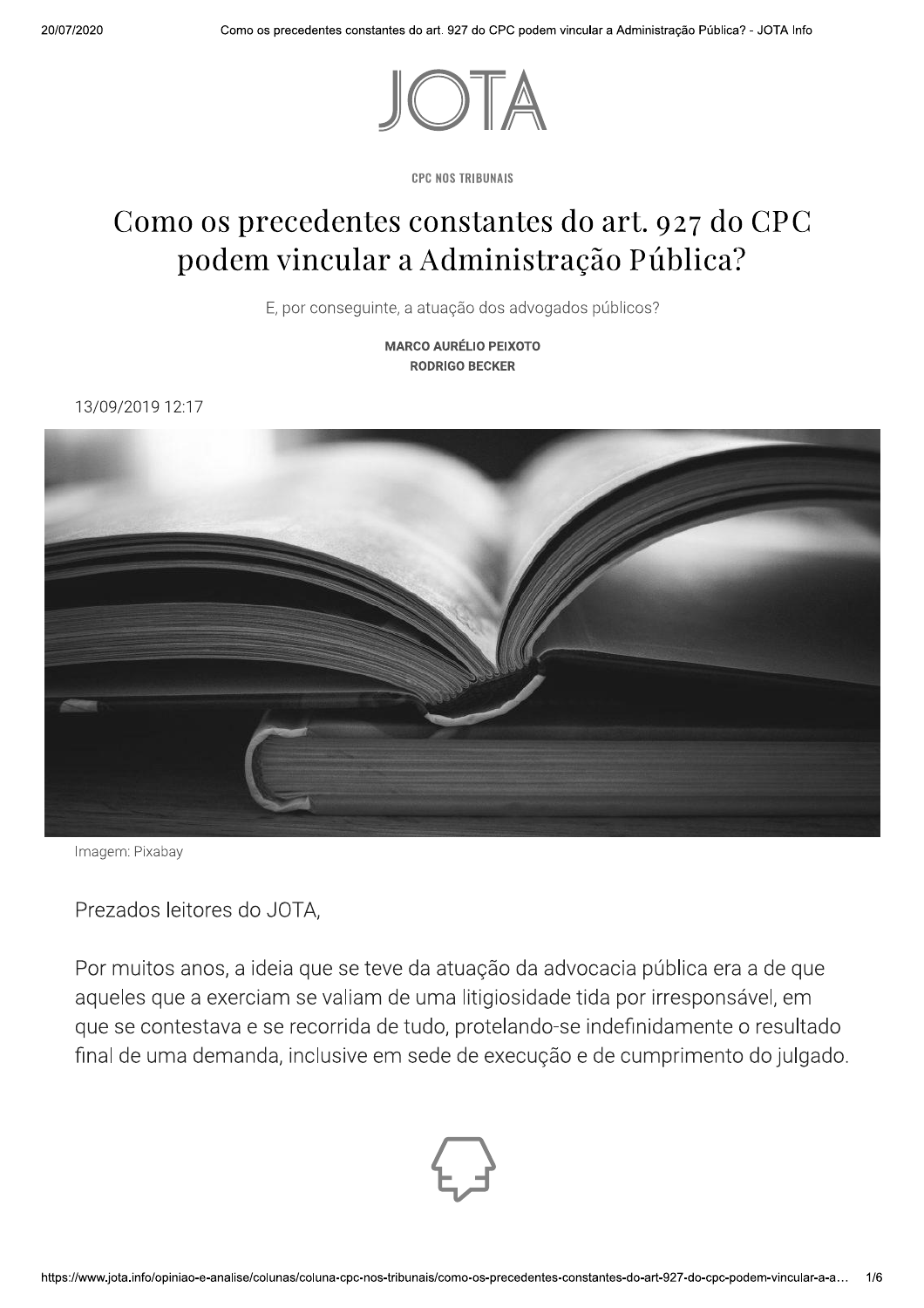# CASA JOTA

A Casa JOTA on-line traz os principais tomadores de decisão para falar com você, na sua sala. E você ainda pode fazer perguntas.

### CLIOUE PARA SABER MAIS

Essa lógica – felizmente – vem sendo objeto de profundas e estruturais alterações ao longo dos últimos anos, não apenas sob a influência de alterações legislativas, mas também em decorrência de significativa mudança de mentalidade daqueles que ocupam a direção dos mais variados órgãos jurídicos dos entes públicos, nas suas distintas esferas.

+JOTA: Assine o JOTA e não deixe de ler nenhum destaque!

Na presente coluna, nosso objetivo é mostrar em que medida os precedentes que constam do rol do art. 927 do Código de Processo Civil devem vincular a Administração Pública e, por via de consequência, acarretar impactos positivos na atuação da advocacia pública.

## Afinal, qual a relação existente entre a recente valorização que nosso ordenamento jurídico passou a dar aos precedentes e essa mudança de paradigmas na atuação em juízo do Poder Público?

o seu significado<br>autor, precedente<br>representa um co<br>https://www.jota.info/opiniao-e-ana  $P$ rimeiramente, importante estabelecer um breve conceito  $-$  ainda que não seja tão fácil – do que vem a ser precedente. De acordo com Ravi Peixoto, o precedente é a decisão de um caso singular apto a, pelo menos, influenciar o julgamento de um caso posterior, de sorte que, a partir da cuidadosa leitura do inteiro teor da decisão pode haver a extração da ratio decidendi e do obter dictum, para que se possa extrair o seu significado e a amplitude do que foi efetivamente decidido. Ainda segundo o autor, precedente é um termo que não se confunde com jurisprudência, já que este

representa um conjunto de decisões judiciais<sup>1</sup>.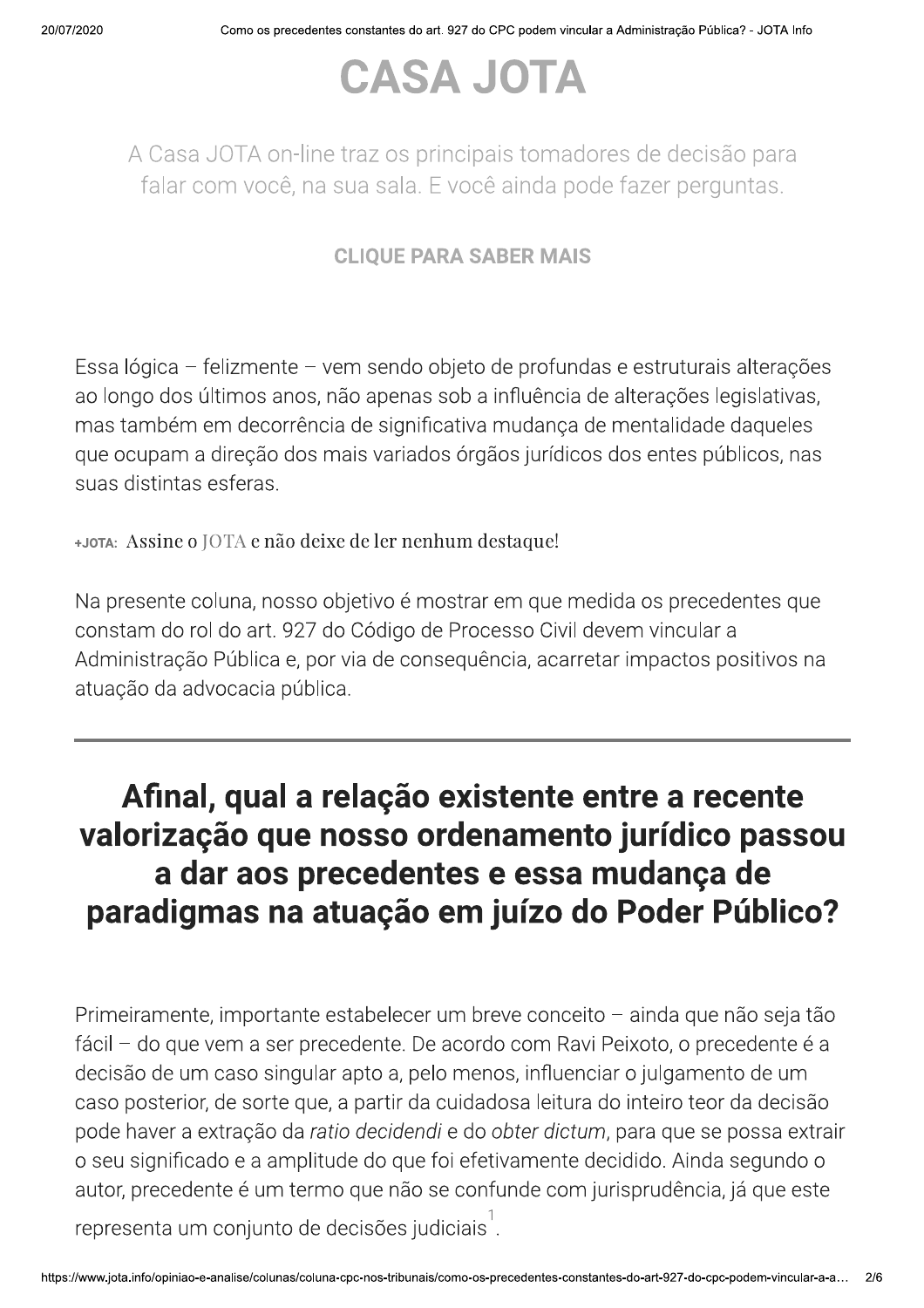Z020 Como os precedentes constantes do art. 927 do CPC podem vincular a Administração Publica? - JOTA info

-Pois bem. Como é sabido, o legislador de 2015 entendeu por estabelecer, no art. 927, um rol de manifestações judiciais que devem ser observadas pelos juízes e tribunais, a título de "precedente, quais sejam: as decisões do Supremo Tribunal Federal em controle concentrado de constitucionalidade; os enunciados de súmulas vinculantes; as teses fixadas nos incidentes de assunção de competência e de resolução de demandas repetitivas, bem como no julgamento de recursos

repetitivos<sup>2</sup>; os enunciados de súmulas do Supremo Tribunal Federal em matéria constitucional e do Superior Tribunal de Justiça em matéria infraconstitucional; além das orientações do plenário ou órgão especial aos quais estiverem vinculados.

Tão logo editado o Código de Processo Civil, e estabelecido que ditos precedentes

são efetivamente de observância obrigatória pelos juízes e tribunais<sup>3</sup>, passou-se a guestionar se a Administração Pública guardaria ou não o mesmo dever de obediência que o estatuído à magistratura.

A rigor, numa interpretação estritamente literal, o Código não estabeleceu tal obrigatoriedade de obediência para o referido rol. No entanto, não se pode ignorar que já existia a vinculação para duas das espécies de precedentes ali contidos, em função de previsões no texto da Constituição Federal de 1988.

No art. 102, §2°, da Constituição, está previsto que as decisões definitivas de mérito, proferidas pelo STF nas ações diretas de inconstitucionalidade e nas ações declaratórias de constitucionalidade produzirão eficácia contra todos e efeito vinculante, relativamente aos demais órgãos do Poder Judiciário e à administração pública direta e indireta, nas esferas federal, estadual e municipal<sup>4</sup>.

De outra sorte, com a Emenda Constitucional 45/2004, foi estabelecida, no art. 103-A da Constituição, a previsão de efeito obrigatório para as súmulas vinculantes editadas por decisão de dois terços dos membros do Supremo Tribunal Federal, de modo a se estender dito efeito não apenas aos órgãos do Poder Judiciário, mas também à administração pública direta e indireta, nas esferas federal, estadual e municipal, na mesma linha do que se continha para as situações de controle concentrado de constitucionalidade.

do art. 927 do CP<br>tribunais, não se<br>https://www.jota.info/opiniao-e-ana Desse modo, numa interpretação literal do texto constitucional, afora as decisões proferidas pelo STF em controle concentrado de constitucionalidade e os enunciados de súmulas vinculantes, os demais tipos de precedentes inseridos no rol do art. 927 do CPC são de observância formal obrigatória apenas para os juízes e tribunais, não se estendendo dita vinculação à Administração Pública.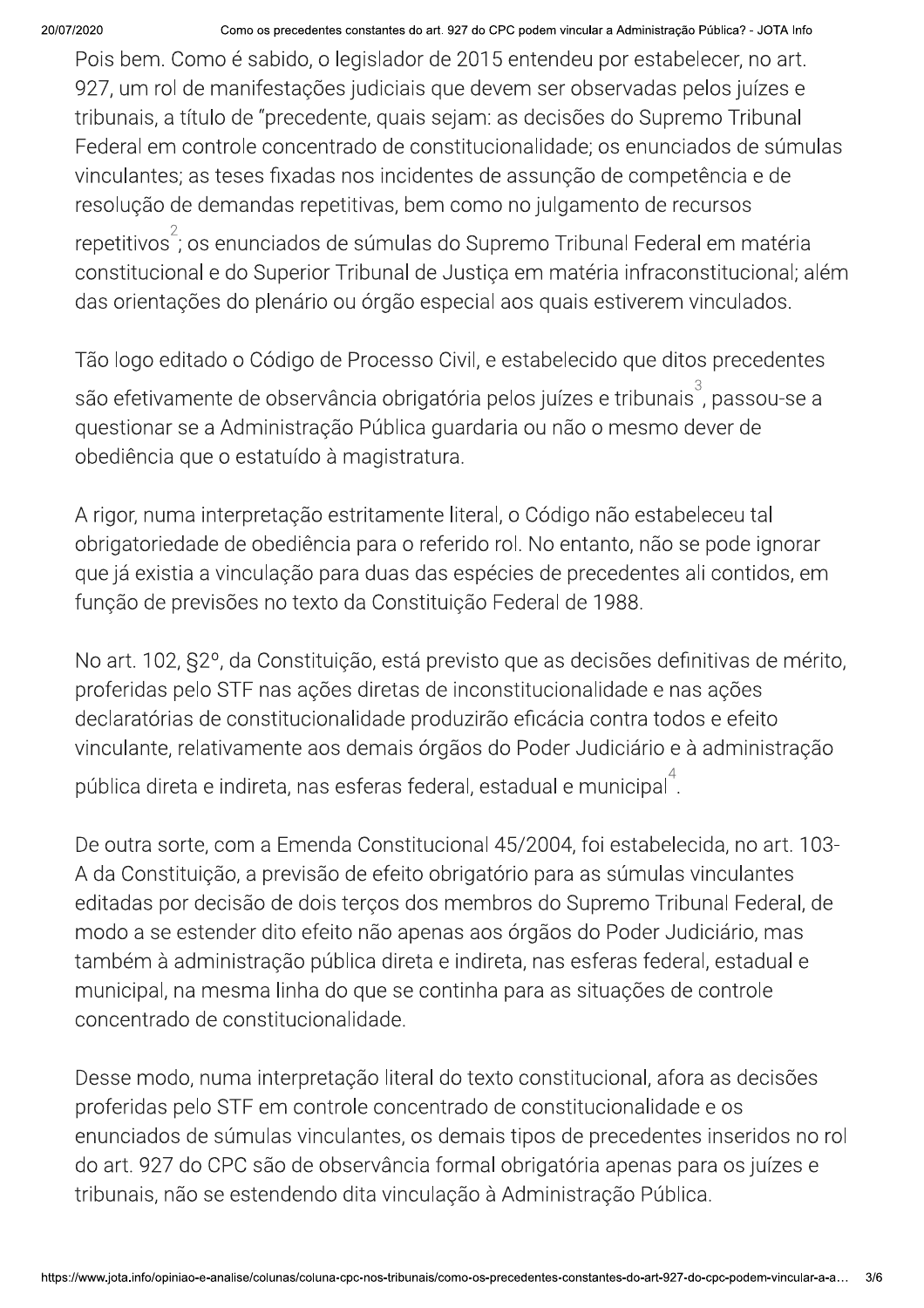#### Como os precedentes constantes do art. 927 do CPC podem vincular a Administração Pública? - JOTA Info

Não seria incoerente defender que, nos termos do art. 28, II, da Lei Complementar n.º 73/93, apenas as súmulas, pareceres normativos ou orientações técnicas do Advogado-Geral da União seriam capazes de gerar essa força obrigatória aos advogados públicos, de modo que as portarias, por si sós, denotariam mera autorização para adoção das atitudes lá descritas, não havendo rigorosa vinculação daqueles que defendem os entes públicos aos precedentes.

Mas, como dissemos linhas acima, não pensamos assim. Não é crível imaginar que se cuide de mera autorização. Deixar ao simples critério do advogado público decidir se, num dado caso concreto, recorrerá ou não, mesmo ciente de que a tese a ser inserida em seu recurso é frontalmente contrária àquela contida em precedente obrigatório, é atentar contra o zelo que deve ele ter para com o Erário e com a coisa pública, em razão do prejuízo que isso haverá por acarretar, e contra a própria responsabilidade que a advocacia pública vem demonstrando com uma litigância mais responsável e cooperativa.

Não se deseja com isso sustentar que venham a ser os advogados públicos em questão imediata e formalmente punidos por suas Corregedorias na eventualidade de "desrespeito" aos ditames das aludidas portarias. Aliás, os juízes também não são punidos quando deixam de seguir um precedente.

É indispensável que seja sedimentada essa cultura de respeito aos precedentes dentro da Administração Pública. Não pensamos ser necessária uma alteração constitucional formal para que se estenda o dever de obrigatoriedade dos precedentes para além dos muros do Poder Judiciário. O respeito deve partir da constatação de que a desobediência implicará quase que inevitavelmente em demandas judiciais, as quais, fadadas ao insucesso do poder público, levarão a um prejuízo financeiro ainda maior.

Finalmente, é de se ter em mente que a Administração precisa pensar em pautar a sua conduta, o seu agir perante o administrado não apenas diante do respeito aos precedentes judiciais, mas também aos precedentes administrativos<sup>5</sup>, algo ainda pouguíssimo abordado na doutrina.

Dentre as recentes alterações na Lei de Introdução às Normas do Direito Brasileiro, fruto da Lei n.º 13.655/2018, previu-se no art. 30 que as autoridades públicas devem atuar para aumentar a segurança jurídica na aplicação das normas, inclusive por meio de regulamentos, súmulas administrativas e respostas a consultas, bem como que os instrumentos previstos devem ter caráter vinculante em relação ao órgão ou entidade a que se destinam, até ulterior revisão. Não é tarefa fácil, mas também em via administrativa se faz necessário passar a utilizar conceitos como ratio decidendi,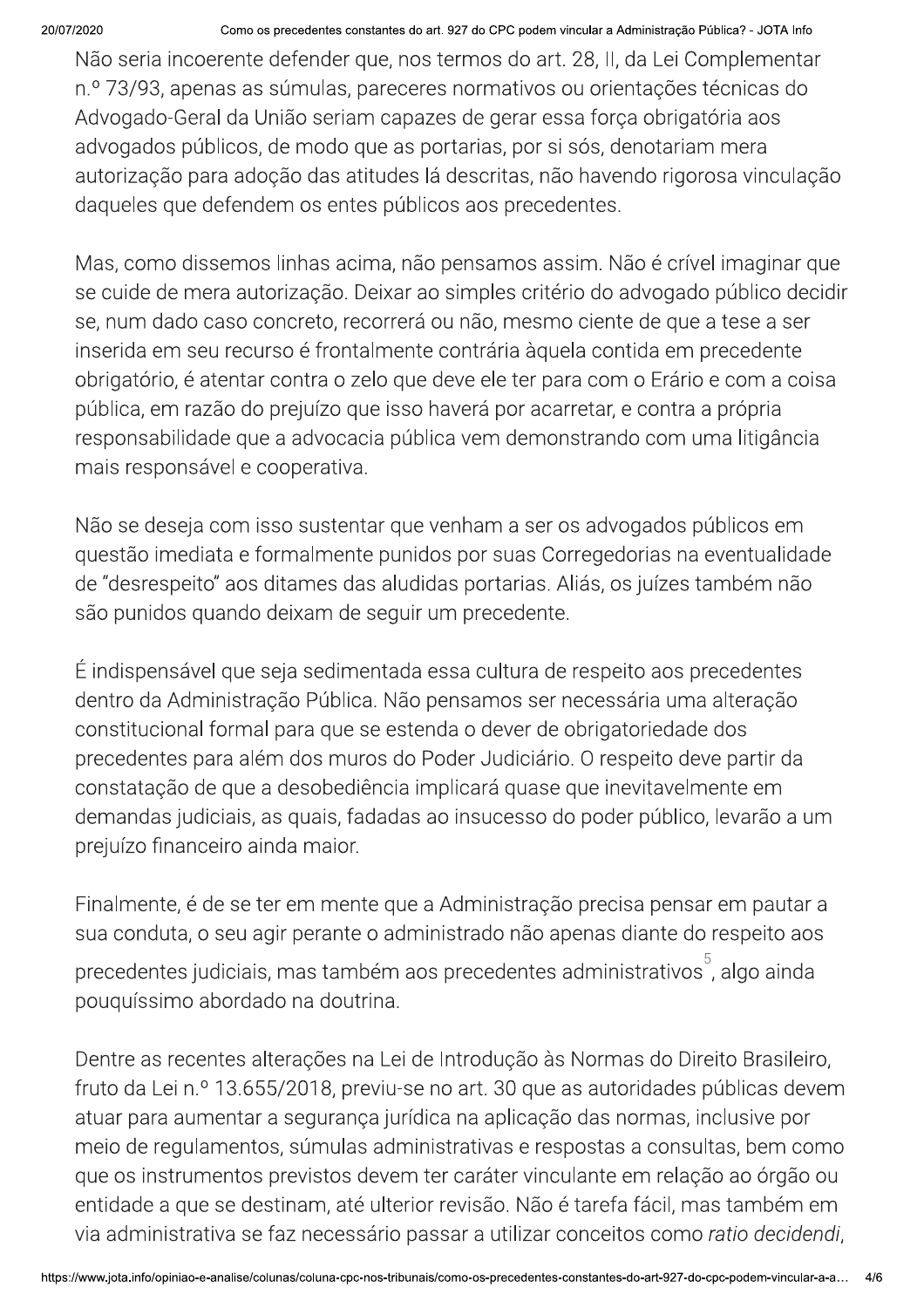Z020 Como os precedentes constantes do art. 927 do CPC podem vincular a Administração Publica? - JOTA info

distinguish, overruling, dentre outros. O administrador precisa, pois, compreender que deve obediência não apenas aos precedentes judiciais, mas também àqueles entendimentos que são firmes e consolidados nas instâncias administrativas superiores, propiciando assim previsibilidade e segurança jurídica no seu agir.

Vive-se, portanto, uma era de relevantes e positivas mudanças de paradigmas. O  $r$ espeito aos precedentes judiciais por parte do administrador público  $-$  e de seus órgãos jurídicos -, bem como o fomento à construção de precedentes administrativos, são marcas de uma atuação mais responsável, comprometida com o Judiciário, zelosa com a coisa pública e, acima de tudo, respeitosa com o cidadão administrado. Que outros passos futuros possam ajudar a solidificar essa nova realidade...

——————————————

 $1\text{D}$  PEIXOTO, Ravi. Superação do precedente e segurança jurídica. Salvador: Editora Jus Podivm, 2015, pp. 158/159.

 $^{2\square}$  Não obstante a ausência de previsão no rol do art. 927, entendemos que as teses fixadas no julgamento de recursos extraordinários com repercussão geral reconhecida também devem ser encaradas como de observância obrigatória.

 $3\Box$  Aqui vale uma pequena observação. É que um dos autores dessa coluna, Rodrigo Becker, tem entendimento de que os precedentes não vinculam efetivamente os demais juízes e tribunais, contudo, isso será tema de coluna específica.

 $^{4\Box}$  Esta previsão tem sua redação atual conferida pela Emenda Constitucional n.º 45/2004. O parágrafo em questão foi inserido originalmente pela Emenda Constitucional n.º 03/93, estabelecendo o efeito vinculante apenas para as Ações Declaratórias de Constitucionalidade, mas a jurisprudência do próprio STF e, posteriormente, a Lei n.º 9.868/99 (art. 28, parágrafo único) já indicavam tal vinculação extensiva às Ações Declaratórias de Inconstitucionalidade, situação esta que foi consolidada com a EC 45/2004.

vinculatividade-documentatividade-documentatividade-documentatividade-documentatividade-documentatividade-documentatividade-documentatividade-documentatividade-documentatividade-documentatividade-documentatividade-document  $5\text{m}$  A respeito, vale a leitura de recente texto de Luís Manoel Borges do Vale ("A vinculatividade dos precedentes administrativos e as alterações da LINDB"), publicado também no Jota (https://www.jota.info/opiniao-e-analise/artigos/avinculatividade-dos-precedentes-administrativos-e-as-alteracoes-da-lindb-**26082019**, acesso em 27 de agosto de 2019)